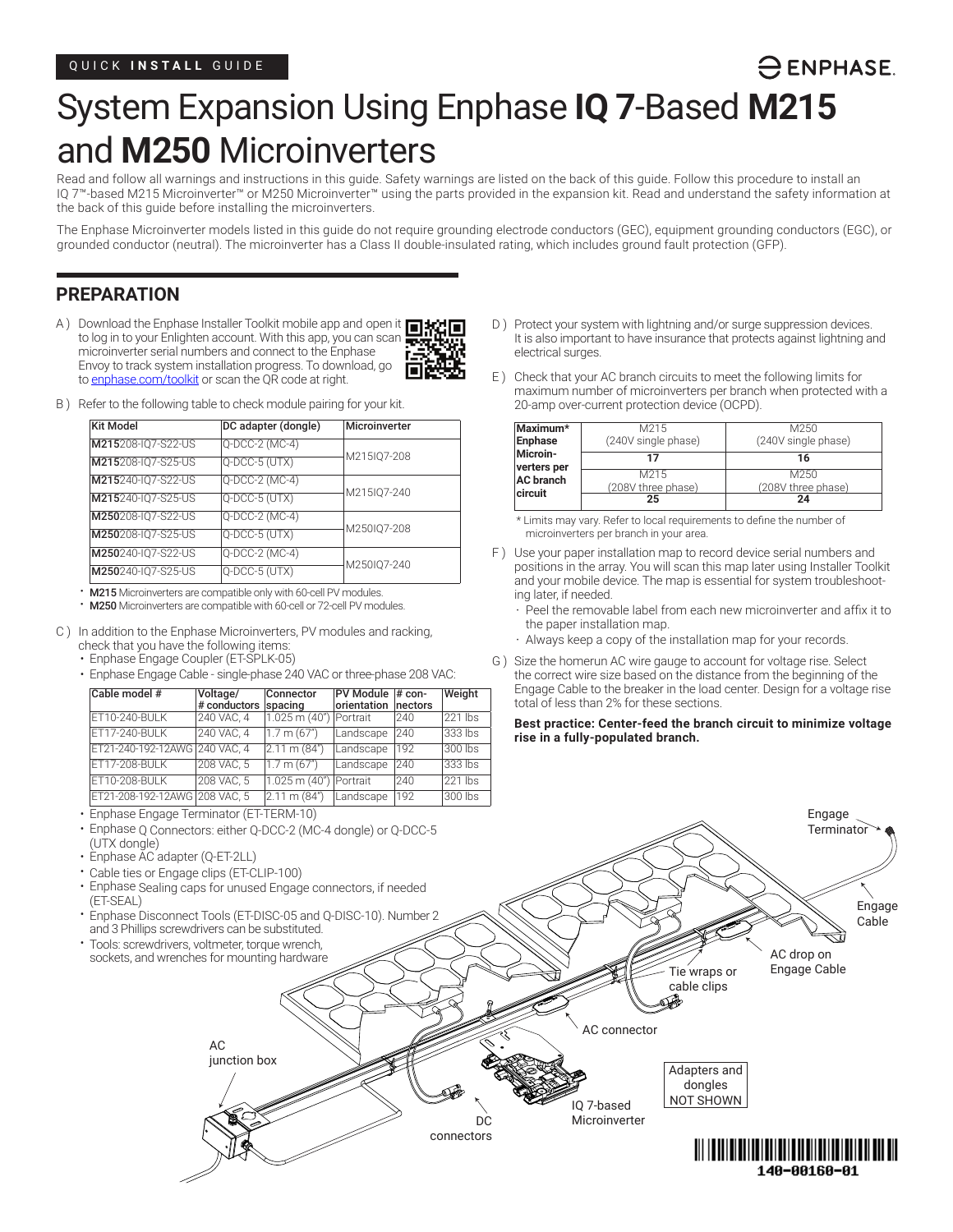# **<sup>4</sup> INSTALLATION**

#### **Connect Engage Coupler to Expand Engage Cable 1**

- A ) De-energize AC by opening the branch circuit breaker.
- B ) Cover PV modules with opaque covers if necessary.
- C ) Using a current probe, verify that no current is flowing in conductors.
- D) Remove the terminator and expand the Engage Cable using the Engage Coupler, per instructions included with the Engage Coupler. Plan each cable segment to allow drop connectors on the Engage Cable to align with each PV module.

# **Mount the Microinverter(s) 2**

- A ) Connect the Enphase DC adapter to the new microinverter. Make sure it is fully seated.
- B ) Attach the IQ 7-based M215 or M250 Microinverter to the racking, bracket side up (as shown) and under the PV module, away from rain and sun. Allow a minimum of 1.9 cm (0.75 inches) between the roof and the microinverter. Also allow 1.3 cm (0.50 inches) between the back of the PV module and the top of the microinverter.

#### **WARNING**: Install the microinverter under the PV module to avoid direct exposure to rain, UV, and other harmful weather events. Do not mount the microinverter upside down.

C ) Take the removable serial number label from the IQ 7-based M215 or M250 Microinverter and attach it to your copy of the installation map in its location or note the location for entry into the virtual array map in Enlighten. You will need to scan the label later and use the Enphase Array Builder to assign their positions in the array.

| <b>NOTE</b> : There is no need to use a GEC with the IO 7-based M215 or M250 |  |
|------------------------------------------------------------------------------|--|
| Microinverter.                                                               |  |

Affix serial number labels

- D ) Tighten the mounting fasteners (1/4-inch or 5/16-inch) as follows. Do not over-tighten.
	- 6 mm (1/4 inches) mounting hardware: 5 N m (45 to 50 in-lbs) minimum.
	- 8 mm (5/16 inches) mounting hardware: 9 N m (80 to 85 in-lbs) minimum.
	- When using UL 2703 mounting hardware, use the manufacturer's recommended torque value



# **3**

**(840-00438)**

### **Connect Microinverters to Cabling**

- A ) Connect the AC adapter cable to the AC connector of the IQ 7-based M215 or M250 Microinverter.
- B ) Attach the AC cable adapter to the Engage Cable.
- C ) Listen for clicks as the connectors engage.





- A ) Check that any unused connectors on the AC cable are equipped with Enphase Sealing Caps (ET-SEAL). Listen for a click as the sealing caps engage.
- **WARNING**: Install sealing caps on all unused AC connectors as these connectors become live when the

system is energized. Sealing caps are required for protection against moisture ingress.



- B ) Use cable clips or tie wraps to attach the cable to the racking. Add one at least every 1.8 m (6 feet).
- C ) Dress any excess cabling in loops so that it does not contact the roof. Do not form loops smaller than 12 cm (4.75 inches) in diameter.
- D) Mount the AC adapter cable filter box onto the rail using a cable clip inserted into the mounting feature on the filter housing.

# **Connect the PV Modules 5**

- **DANGER!** Electric shock hazard. The DC conductors of this PV system are ungrounded and may be energized.
- A ) Connect the DC leads of each PV module to the DC connector of the microinverter.
- B ) Check the LED on the connector side of the microinverter. The LED flashes six times when DC power is applied.

# **Energize the System 6**

- A ) Turn ON the AC disconnect or circuit breaker for the branch circuit.
- Turn ON the main utility-grid AC circuit breaker. Your system will start producing power **after a five-minute wait time.**
- C ) Check the LED on the connector side of the microinverter:

| LED                | <b>Indicates</b>                                                                                                                                                                                                                               |
|--------------------|------------------------------------------------------------------------------------------------------------------------------------------------------------------------------------------------------------------------------------------------|
| Flashing<br>green  | Normal operation. AC grid function is normal and there is<br>communication with the Envoy.                                                                                                                                                     |
| Flashing<br>orange | The AC grid is normal but there is no communication with<br>the IQ Envoy. This is normal until you complete Step 7.                                                                                                                            |
| Flashing red       | The AC grid is either not present or not within specification.                                                                                                                                                                                 |
| Solid red          | There is an active "DC Resistance Low, Power Off" (GFI<br>Tripped) condition. Use Enlighten Manager to reset it or refer<br>to the Enphase Envoy Installation and Operation Manual at:<br>http://www.enphase.com/support for more information. |

# **7** Update the Virtual Array

- A ) While still at the site, start a device scan at the Envoy to detect the new unit:
	- For older Envoys, press and hold the Envoy Menu button on the right edge of the Envoy. After two seconds the Envoy menu appears. Continue holding the Menu button. When the LCD screen displays Enable Device Scan, release the Menu button.
	- For Envoy-S or IQ Envoy, press the Device Scan button (lower button). The Device Communications LED  $\leftarrow$  flashes green during the scan. (Alternatively, you can initiate a scan using Installer Toolkit.)

**NOTE**: Complete the following steps when you are back in the office.

B ) Place the new microinverter in the virtual array by logging into Enlighten Manager and locating the array in your Installer Dashboard, and clicking on the Gear icon in the upper right. Scroll down to the Array Details pane, and open Array Builder. Drag the newly installed unit in the empty module position in the array, and click Save.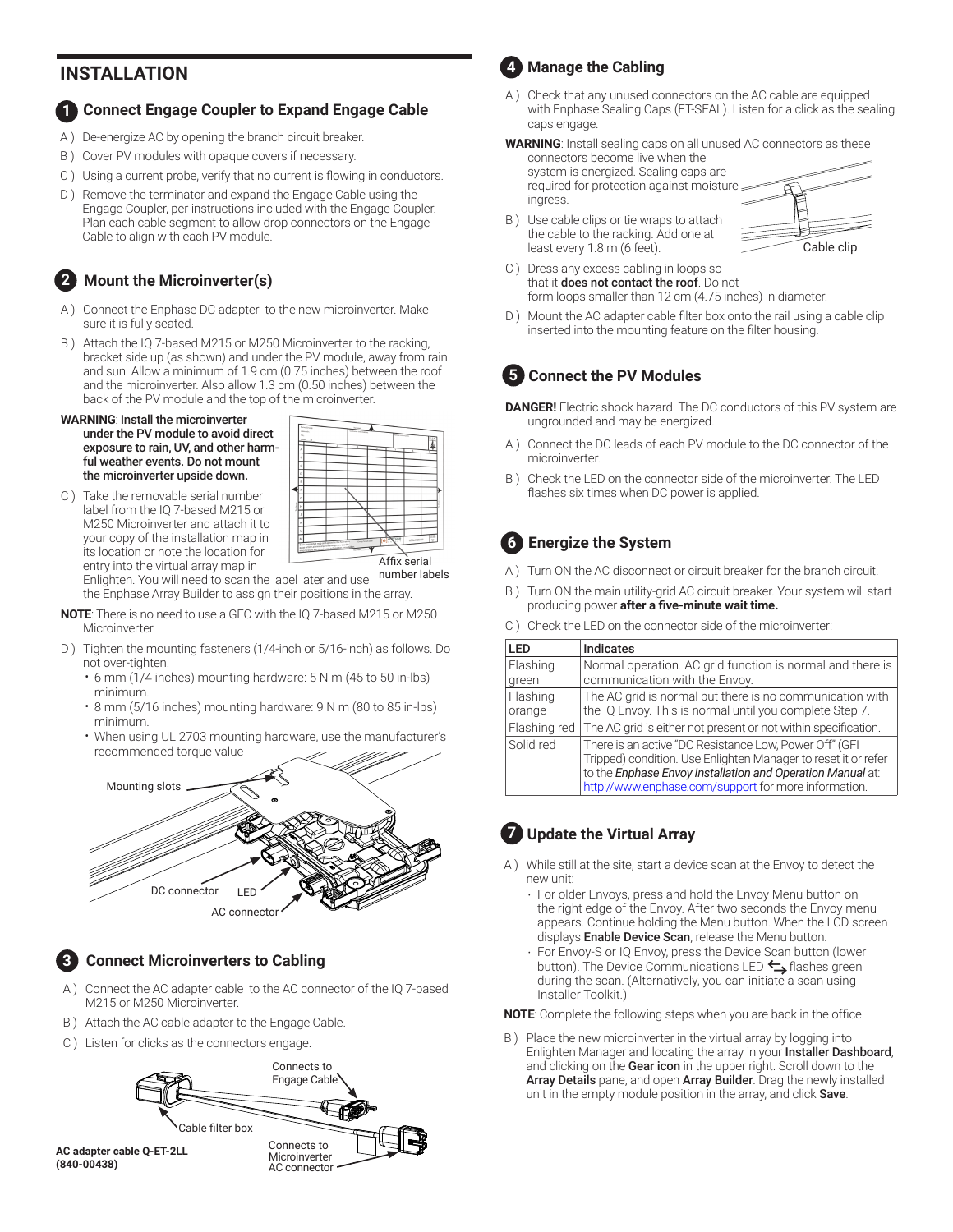## **PV Rapid Shutdown Equipment (PVRSE)**

This product is UL Listed as PV Rapid Shut Down Equipment and conforms with NEC-2014 and NEC-2017 section 690.12 and C22.1-2015 Rule 64-218 Rapid Shutdown of PV Systems, for AC and DC conductors, when installed according to the following requirements:

- Microinverters and all DC connections must be installed inside the array boundary. **Enphase further**<br>**requires that the microinverters and DC connections** be installed under the PV module to avoid direct exposure to rain, UV, and other harmful weather events.
- The array boundary is defined as 305 mm (1 ft.) from the array in all directions, or 1 m (3 ft.) form the point of entry inside a building.

This rapid shutdown system must be provided with an initiating device and (or with) status indicator which must be installed in a location accessible to first responders, or be connected to an automatic system which initiates rapid shutdown upon the activation of a system disconnect or activation of another type of emergency system.

The initiator shall be listed and identified as a disconnecting means that plainly indicates whether it is in the "off" or "on" position. Examples are:

- 
- Service disconnecting means<br>• PV system disconnecting mea PV system disconnecting means
- Readily accessible switch or circuit breaker

The handle position of a switch or circuit breaker is suitable for use as an indicator. Refer to NEC or CSA C22.1-2015 for more information.

Additionally, in a prominent location near the initiator device, a placard or label must be provided with a permanent marking including the following wording: 'PHOTOVOLTAIC SYSTEM EQUIPPED WITH RAPID **SHUTDOWN'** The term 'PHOTOVOLTAIC' may be<br>replaced with 'PV.'

The placard, label, or directory shall be reflective, with all letters capitalized and having a minimum height of 9.5 mm (3/8 in.) in white on red background.

# **SAFETY IMPORTANT SAFETY INSTRUCTIONS SAVE THIS INFORMATION.** This guide con-

|    | <b>SAVE THIS INFURNIATION.</b> This quide con-                                                                                                                                                     |      |
|----|----------------------------------------------------------------------------------------------------------------------------------------------------------------------------------------------------|------|
|    | tains important instructions to follow during installation<br>of the Enphase IO 7-based M215 or M250 Microinverter.                                                                                |      |
|    | <b>WARNING: Hot surface.</b>                                                                                                                                                                       |      |
|    | <b>WARNING:</b> Refer to safety instructions.                                                                                                                                                      |      |
|    | <b>DANGER:</b> Risk of electric shock.                                                                                                                                                             |      |
|    | <b>Refer to manual</b>                                                                                                                                                                             |      |
|    | Double-Insulated                                                                                                                                                                                   |      |
|    | <b>Safety Symbols</b>                                                                                                                                                                              | Mici |
| Y) | <b>DANGER:</b> Indicates a hazardous situation, which<br>if not avoided, will result in death or serious<br>injury.                                                                                |      |
|    | <b>WARNING:</b> Indicates a situation where failure<br>to follow instructions may be a safety hazard<br>or cause equipment malfunction. Use extreme<br>caution and follow instructions carefully.  |      |
|    | <b>WARNING:</b> Indicates a situation where failure to<br>follow instructions may result in burn injury.                                                                                           |      |
|    | NOTE: Indicates information particularly<br>important for optimal system operation.                                                                                                                |      |
|    |                                                                                                                                                                                                    |      |
|    | <b>General Safety</b>                                                                                                                                                                              |      |
|    | <b>DANGER:</b> Risk of electric shock. Do not use<br>Enphase equipment in a manner not specified<br>by the manufacturer. Doing so may cause death<br>or injury to persons, or damage to equipment. |      |
|    | <b>DANGER:</b> Risk of electric shock. Be aware that<br>installation of this equipment includes risk of<br>electric shock.                                                                         |      |
|    | <b>DANGER:</b> Risk of electric shock. The DC conduc-<br>tors of this photovoltaic system are ungrounded<br>and may be energized.                                                                  |      |
|    |                                                                                                                                                                                                    |      |

DANGER: Risk of electric shock. Always de-en-<br>ergize the AC branch circuit before servicing. Never disconnect the DC connectors under load.

|     | <b>General Safety, continued</b>                                                                                                                                                                                                                                                    |              | Microinverter Safety, continued                                                                                                                                                                                                          |
|-----|-------------------------------------------------------------------------------------------------------------------------------------------------------------------------------------------------------------------------------------------------------------------------------------|--------------|------------------------------------------------------------------------------------------------------------------------------------------------------------------------------------------------------------------------------------------|
| 叭   | <b>DANGER:</b> Risk of electric shock. Risk of fire.<br>Only use electrical system components<br>approved for wet locations.                                                                                                                                                        |              | <b>WARNING:</b> Risk of equipment dan<br>Enphase Microinverter is not prote<br>damage due to moisture trapped i                                                                                                                          |
|     | <b>DANGER:</b> Risk of electric shock. Risk of fire.<br>Only qualified personnel should troubleshoot,<br>install, or replace Enphase Microinverters or the<br>Enphase Q Cable and Accessories.                                                                                      |              | systems. Never mate microinverte<br>that have been left disconnected a<br>wet conditions. This voids the Enp<br><b>WARNING:</b> Risk of equipment dam                                                                                    |
| ⁄\\ | <b>DANGER:</b> Risk of electric shock. Risk of fire.<br>Ensure that all AC and DC wiring is correct and<br>that none of the AC or DC wires are pinched or<br>damaged. Ensure that all AC junction boxes are<br>properly closed.                                                     | <u>∕∖</u>    | Enphase Microinverter functions of<br>standard, compatible PV module w<br>fill-factor, voltage, and current rating<br>ported devices include smart PV m<br>cells, wind or water turbines, DC ge<br>non-Enphase batteries, etc. These     |
|     | <b>DANGER:</b> Risk of electric shock. Risk of fire. Do<br>not exceed the maximum number of microin-<br>verters in an AC branch circuit as listed in this<br>guide. You must protect each microinverter AC<br>branch circuit with a 20A maximum breaker or<br>fuse, as appropriate. |              | behave like standard PV modules,<br>and compliance is not quaranteed.<br>may also damage the Enphase Mio<br>exceeding its electrical rating, maki<br>potentially unsafe.<br><b>WARNING: Risk of skin burn. The</b>                       |
| /A  | <b>DANGER:</b> Risk of electric shock. Risk of fire.<br>Only qualified personnel may connect the<br>Enphase Microinverter to the utility grid.                                                                                                                                      | ⚠            | Enphase Microinverter is the heat<br>normal operating conditions, the t<br>could be 20°C above ambient, but<br>extreme conditions the microinve                                                                                          |
|     | <b>WARNING:</b> Risk of equipment damage. Enphase<br>male and female connectors must only be mated<br>with the matching male/female connector.                                                                                                                                      |              | a temperature of 90°C. To reduce<br>use caution when working with m                                                                                                                                                                      |
|     | <b>WARNING:</b> Before installing or using the<br>Enphase Microinverter, read all instructions and<br>cautionary markings in the technical description,<br>on the Enphase Microinverter System, and on<br>the photovoltaic (PV) equipment.                                          | $\checkmark$ | <b>NOTE:</b> Many Enphase Microinverte<br>field-adjustable voltage and frequer<br>that may need to be set, depending<br>requirements. Only an authorized in<br>permission and following requirem<br>electrical authorities should make a |
|     | <b>WARNING:</b> Do not connect Enphase Microin-<br>verters to the grid or energize the AC circuit(s)                                                                                                                                                                                |              | <b>Enphase Q Cable Safety</b>                                                                                                                                                                                                            |
|     | until you have completed all of the installation<br>procedures and have received prior approval<br>from the electrical utility company.                                                                                                                                             | ⁄\\          | <b>DANGER:</b> Risk of electric shock. D<br>the Enphase Q Cable terminator v<br>connected.                                                                                                                                               |
|     | <b>WARNING:</b> When the PV array is exposed to<br>light, DC voltage is supplied to the PCE.                                                                                                                                                                                        | /\\          | <b>DANGER:</b> Risk of electric shock. I<br>When stripping the sheath from t                                                                                                                                                             |
|     | <b>NOTE:</b> To ensure optimal reliability and to meet<br>warranty requirements, install the Enphase<br>Microinverters and Enphase Q Cable according                                                                                                                                |              | Q Cable, make sure the conducto<br>damaged. If the exposed wires a<br>the system may not function pro                                                                                                                                    |
|     | to the instructions in this guide.<br><b>NOTE:</b> Provide support for the Enphase Q Cable<br>at least every 1.8 m (6 feet).                                                                                                                                                        | /\           | <b>DANGER:</b> Risk of electric shock. Ri<br>not leave AC connectors on the En<br>uncovered for an extended period.<br>cover any unused connector with a                                                                                 |
|     | <b>NOTE:</b> Perform all electrical installations in<br>accordance with all applicable local electrical<br>codes, such as the Canadian Electrical Code,<br>Part 1 and NFPA 70 (NEC).                                                                                                | /\           | <b>DANGER:</b> Risk of electric shock. Ris<br>sure protective sealing caps have b<br>all unused AC connectors. Unused<br>are live when the system is energiz                                                                             |
|     | <b>NOTE:</b> The AC and DC connectors on the<br>cabling are rated as a disconnect only when<br>used with an Enphase Microinverter.                                                                                                                                                  | <u>/i\</u>   | <b>WARNING:</b> Use the terminator only<br>open the terminator following insta<br>latching mechanism is destroyed.<br>terminator. If the latching mechani:                                                                               |
|     | <b>NOTE:</b> Protection against lightning and resulting<br>voltage surge must be in accordance with local<br>standards.                                                                                                                                                             |              | do not use the terminator. Do not o<br>manipulate the latching mechanisr                                                                                                                                                                 |
|     |                                                                                                                                                                                                                                                                                     | ⁄!           | <b>WARNING:</b> When installing the Er<br>Cable, secure any loose cable to<br>tripping hazard                                                                                                                                            |
|     | <b>Microinverter Safety</b><br>DANGER: Risk of electric shock. Risk of fire. Do                                                                                                                                                                                                     | $\checkmark$ | <b>NOTE:</b> When looping the Enphase<br>do not form loops smaller than 1<br>inches) in diameter.                                                                                                                                        |
|     | not attempt to repair the Enphase Microinverter;<br>it contains no user-serviceable parts. If it fails,<br>contact Enphase customer service to obtain                                                                                                                               |              | <b>NOTE:</b> If you need to remove a se<br>must use the Enphase disconned                                                                                                                                                                |
|     | an RMA (return merchandise authorization)<br>number and start the replacement process.<br>Tampering with or opening the Enphase<br>Microinverter will void the warranty.                                                                                                            |              | <b>NOTE:</b> When installing the Enphase<br>accessories, adhere to the followin<br>• Do not expose the terminator or<br>connections to directed, pressur                                                                                 |
|     | <b>DANGER:</b> Risk of fire. The DC conductors of<br>the PV module must be labeled "PV Wire"<br>or "PV Cable" when paired with the Enphase<br>Microinverter.                                                                                                                        |              | (water jets, etc.).<br>Do not expose the terminator or<br>connections to continuous imme<br>Do not expose the terminator or<br>tions to continuous tension (e.g.                                                                         |
|     | <b>WARNING:</b> You must match the DC operating                                                                                                                                                                                                                                     |              |                                                                                                                                                                                                                                          |

**WARNING**: You must match the DC operating<br>
voltage range of the PV module with the allowable input voltage range of the Enphase Microinverter. WARNING: The maximum open circuit voltage of the PV module must not exceed the specified maximum input DC voltage of the Enphase **Microinverter** WARNING: Risk of equipment damage. Install<br>the microinverter under the PV module to avoid direct exposure to rain, UV, and other harmful weather events. Always install the microinverter bracket side up. Do not mount the microinverter upside down. Do not expose the AC or DC con- nectors (on the Enphase Q Cable connection, PV module, or the microinverter) to rain or

condensation before mating the connectors.

**Enphase Customer Support:** enphase.com/en-us/support/contact

|   | <b>WARNING</b> : Risk of equipment damage. The<br>Enphase Microinverter is not protected from<br>damage due to moisture trapped in cabling<br>systems. Never mate microinverters to cables                                                                                                                                                      |
|---|-------------------------------------------------------------------------------------------------------------------------------------------------------------------------------------------------------------------------------------------------------------------------------------------------------------------------------------------------|
|   | that have been left disconnected and exposed to<br>wet conditions. This voids the Enphase warranty.                                                                                                                                                                                                                                             |
| Λ | <b>WARNING:</b> Risk of equipment damage. The<br>Enphase Microinverter functions only with a<br>standard, compatible PV module with appropriate                                                                                                                                                                                                 |
|   | fill-factor, voltage, and current ratings. Unsup-<br>ported devices include smart PV modules, fuel<br>cells, wind or water turbines, DC generators, and<br>non-Enphase batteries, etc. These devices do not<br>behave like standard PV modules, so operation<br>and compliance is not guaranteed. These devices                                 |
|   | may also damage the Enphase Microinverter by<br>exceeding its electrical rating, making the system<br>potentially unsafe.                                                                                                                                                                                                                       |
| 灬 | WARNING: Risk of skin burn. The chassis of the<br>Enphase Microinverter is the heat sink. Under<br>normal operating conditions, the temperature<br>could be 20°C above ambient, but under<br>extreme conditions the microinverter can reach<br>a temperature of 90°C. To reduce risk of burns,<br>use caution when working with microinverters. |
| Γ | <b>NOTE:</b> Many Enphase Microinverter models have<br>field-adjustable voltage and frequency trip points<br>that may need to be set, depending upon local<br>requirements. Only an authorized installer with the<br>permission and following requirements of the local<br>electrical authorities should make adjustments.                      |
|   | Enphase Q Cable Safety                                                                                                                                                                                                                                                                                                                          |
|   | <b>DANGER:</b> Risk of electric shock. Do not install<br>the Enphase Q Cable terminator while power is<br>connected.                                                                                                                                                                                                                            |
|   | DANGER: Risk of electric shock. Risk of fire.<br>When stripping the sheath from the Enphase<br>Q Cable, make sure the conductors are not<br>damaged. If the exposed wires are damaged,<br>the system may not function properly.                                                                                                                 |
| 伀 | <b>DANGER:</b> Risk of electric shock. Risk of fire. Do<br>not leave AC connectors on the Enphase Q Cable<br>uncovered for an extended period. You must<br>cover any unused connector with a sealing cap.                                                                                                                                       |
|   | <b>DANGER:</b> Risk of electric shock. Risk of fire. Make<br>sure protective sealing caps have been installed on<br>all unused AC connectors. Unused AC connectors<br>are live when the system is energized.                                                                                                                                    |
|   | <b>WARNING:</b> Use the terminator only once. If you<br>open the terminator following installation, the<br>latching mechanism is destroyed. Do not reuse the<br>terminator. If the latching mechanism is defective,<br>do not use the terminator. Do not circumvent or<br>manipulate the latching mechanism.                                    |
|   | <b>WARNING</b> : When installing the Enphase Q<br>Cable, secure any loose cable to minimize<br>tripping hazard                                                                                                                                                                                                                                  |
|   | <b>NOTE:</b> When looping the Enphase Q Cable,<br>do not form loops smaller than 12 cm (4.75<br>inches) in diameter.                                                                                                                                                                                                                            |
|   | <b>NOTE</b> : If you need to remove a sealing cap, you<br>must use the Enphase disconnect tool.                                                                                                                                                                                                                                                 |
|   | <b>NOTE</b> : When installing the Enphase Q Cable and<br>accessories, adhere to the following:<br>Do not expose the terminator or cable                                                                                                                                                                                                         |
|   | connections to directed, pressurized liquid                                                                                                                                                                                                                                                                                                     |
|   | (water jets, etc.).<br>Do not expose the terminator or cable                                                                                                                                                                                                                                                                                    |
|   | connections to continuous immersion.<br>Do not expose the terminator or cable connec-                                                                                                                                                                                                                                                           |
|   | tions to continuous tension (e.g., tension<br>due to pulling or bending the cable near the<br>connection).                                                                                                                                                                                                                                      |
|   | Use only the connectors and cables provided.<br>Do not allow contamination or debris in the<br>connectors.                                                                                                                                                                                                                                      |
|   | Use the terminator and cable connections only<br>when all parts are present and intact.<br>Do not install or use in potentially explosive                                                                                                                                                                                                       |
|   | environments.                                                                                                                                                                                                                                                                                                                                   |
|   | Do not allow the terminator to come into<br>contact with open flame.<br>Fit the terminator using only the prescribed tools                                                                                                                                                                                                                      |
|   | and in the prescribed manner.                                                                                                                                                                                                                                                                                                                   |
|   | Use the terminator to seal the conductor end<br>of the Enphase Q Cable; no other method is<br>allowed.                                                                                                                                                                                                                                          |

© 2020 Enphase Energy. All rights reserved. Enphase, the Enphase logo, Enphase IQ 7, Enphase M215, Enphase, Enphase Enlighten, Enphase IQ Envoy, Engage and other trademarks or service names are the trademarks of Enphase Energy, Inc. Data subject to change. 01-27-2020.